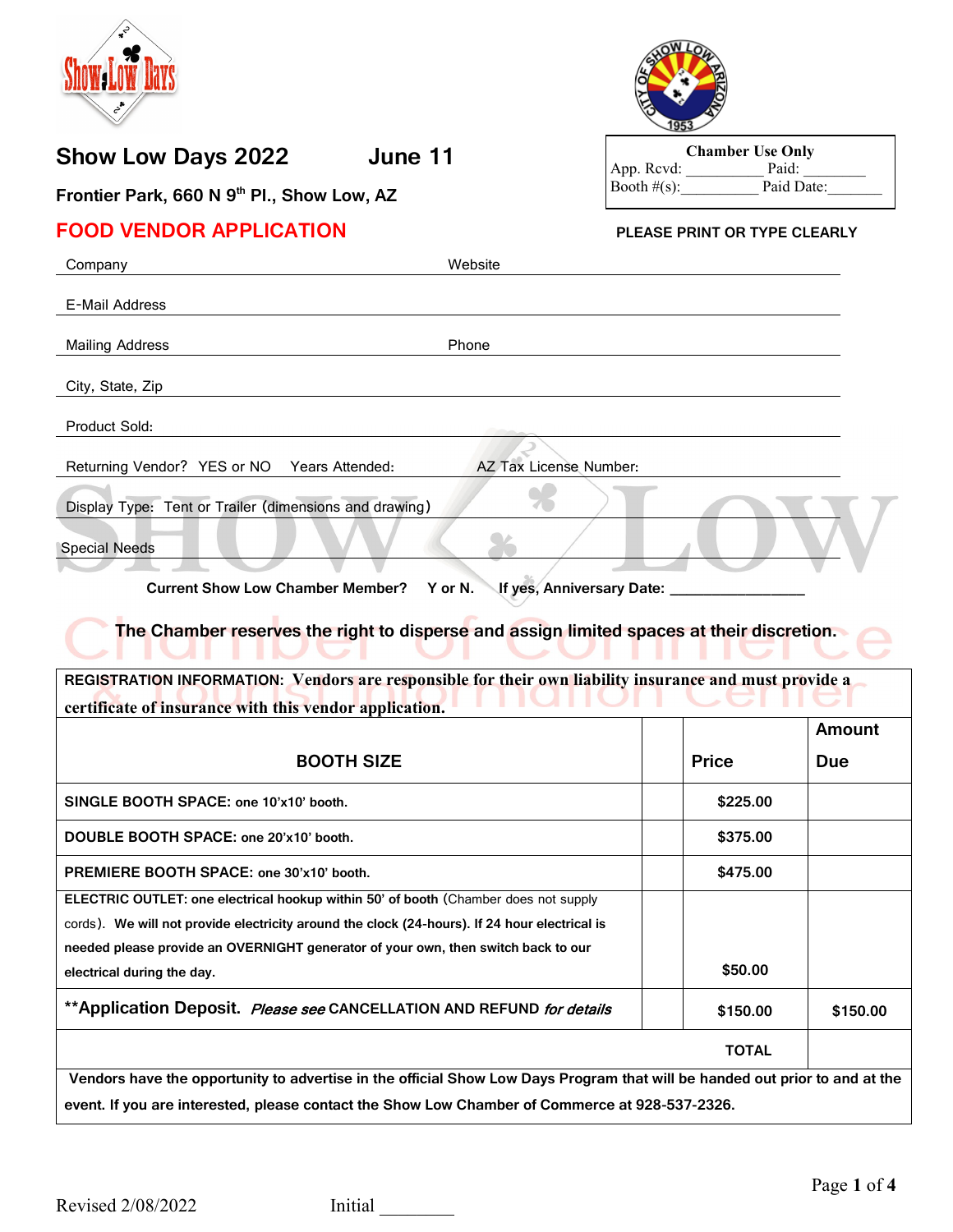



#### **REGISTRATION: This VENDOR APPLICATION WILL NOT BE APPROVED WITHOUT PAYMENT AND A COPY OF YOUR LIABILITY INSURANCE.**

### **CHAMBER CONTACT INFORMATION**

Please email or mail the signed application forms and copy of insurance to Show Low Chamber of Commerce.

81 E. Deuce of Clubs Show Low, AZ 85901 **Contact person: Anna Amos** Phone: (928) 537-2326 Email: [officem@showlowchamber.com](mailto:officem@showlowchamber.com)

# **PAYMENT INFORMATION**

**Preferred Method of Payment**: Credit or Debit Card. Please call Chamber with card information to complete transaction. Checks should be made payable to the Show Low Chamber of Commerce and mailed or delivered to Show Low Chamber at above address. Paid invoices will be created and emailed/mailed.

# **DEADLINES AND DATES AT A GLANCE:**

**June 1, 2022 Final Day for Vendor Registration**

June 10, 2022 Friday: Vendors Set- Up Hours 10:00 a.m. – 8:00 p.m.

**NO VEHICLES WILL BE ALLOWED ON THE FIELD AFTER 8:00 p.m. on June 10. (No Exceptions) Event grounds will be locked at 10 p.m.**

### **FOOD VENDORS MUST BE OPEN FOR BUSINESS AS FOLLOWS:**

June 11, 2022 Saturday: Vendor Show Hours 8:30 a.m. – 9:00 p.m.

**FIELD ACCESS WILL BEGIN AT 7:30 A.M. ON SATURDAY MORNING**

### **VENDOR BREAKDOWN**

June 12, 2022 Sunday: Vendor Show Breakdown 8:00 a.m. – 12:00 p.m.

## **CANCELLATION AND REFUND**

Registrants who provide written notice of cancellation to the Show Low Chamber Office before May 29, will receive a refund less a \$25.00 service charge. No refunds will be provided for cancellations received after June 1 for any reason.

**\*\* A \$150 REFUNDABLE deposit is required with the submission of this registration. The balance of fees is due by May 1. This deposit is applicable to total Vendor fees. Vendors with unpaid fees will not be permitted to set up. Deposits are nonrefundable after June first. (See above for details.) All Food Vendors will be required to be open for business until 9:00 p.m., as listed above. Chamber Staff will verify this at the end of the day. Vendors/Non-profits must provide enough personnel to man their booth/space and remain open for the entire time required above.**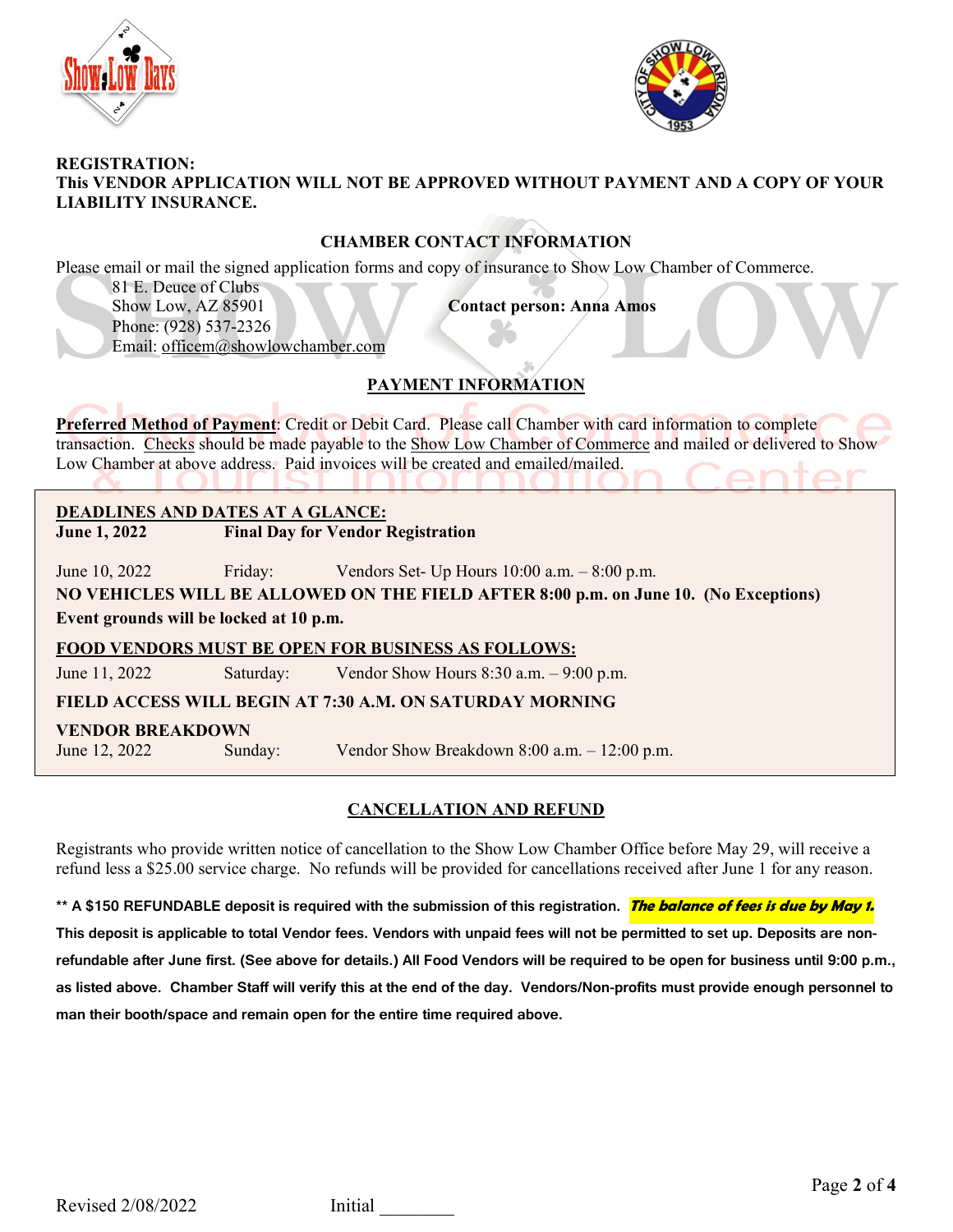



# **FOOD VENDOR APPLICATION**

### **BOOTHS/DISPLAYS**

Booths spaces are a 10'x10' and space will be indentified appropriately**. An electric connection can be available within 50' of your booth space for an additional \$50 if requested and paid for on your Vendor Application. Electrical cords will not be provided. Food Vendors may not provide their own electrical generator without prior written authorization** (exception after show hours).Pop-up tents are permitted and **highly recommended** as weather during this time of year can be hot, rainy, or windy. **Weights on tents are mandatory for safety purposes.** Security will be present during daytime and nighttime hours. The Chamber of Commerce will not be held liable for any damage to tents or merchandise.

### **FUND RAISING / NON-PROFITS**

Please keep in mind that Show Low Days is fund raising event for the Chamber. If at any time a vendor wishes to accomplish a fund-raising activity, of any kind, as a vendor at SLD's then they will be required to pay the regular and complete vendor fees. Paying the total vendor fee gives the vendor the ability to sell or vend their own product, such as raffle tickets, event tickets, dues and subscriptions, and various other pre-approved products.

# **SECURITY**

A security patrol will be on the field during the hours the event is open to the public. Additionally, security will be provided overnight on Friday and Saturday.

The Show Low Chamber of Commerce and The City of Show Low will not be responsible for losses or damage resulting from any cause connected with transfer, installation, maintenance, storage or removal of exhibits or management of the exposition. The vendor assumes complete responsibility and liability for all injury to any and all persons or property in any way connected with vendor's display or caused by vendor, his agents, representatives or employees.

**LIABILITY FOR LOSSES**

The vendor agrees to protect, indemnify, defend and hold harmless the Show Low Chamber of Commerce and the City of Show Low and their employees and agents against all claims, losses or damage to persons or property, government charges, fines or costs (including reasonable attorney's fees) arising out of or connected with the use of facilities, including but not limited to installation, removal, maintenance, occupancy or use of the premises or part thereof by vendors, invitee or agent of vendors or any independent contractor hired by vendors, except those claims arising out of the sole gross negligence or willful misconduct of the Show Low Chamber of Commerce.

The Show Low Chamber of Commerce and The City of Show Low reserve the right to deny any application, expel any vendor, change, modify or cancel this event at any time.

### **PLEASE NOTE**

The evening hours get dark inside vendor booths. It is highly recommended that vendors bring lighting for their booths. No open flames or camp propane lights with a flame are permitted.

Overnight parking is not permitted in Frontier Park, Per City Ordinance.

**Only service dogs are permitted on grounds during the event. No pets permitted.** 

Revised 2/08/2022 Initial: \_\_\_\_\_\_\_